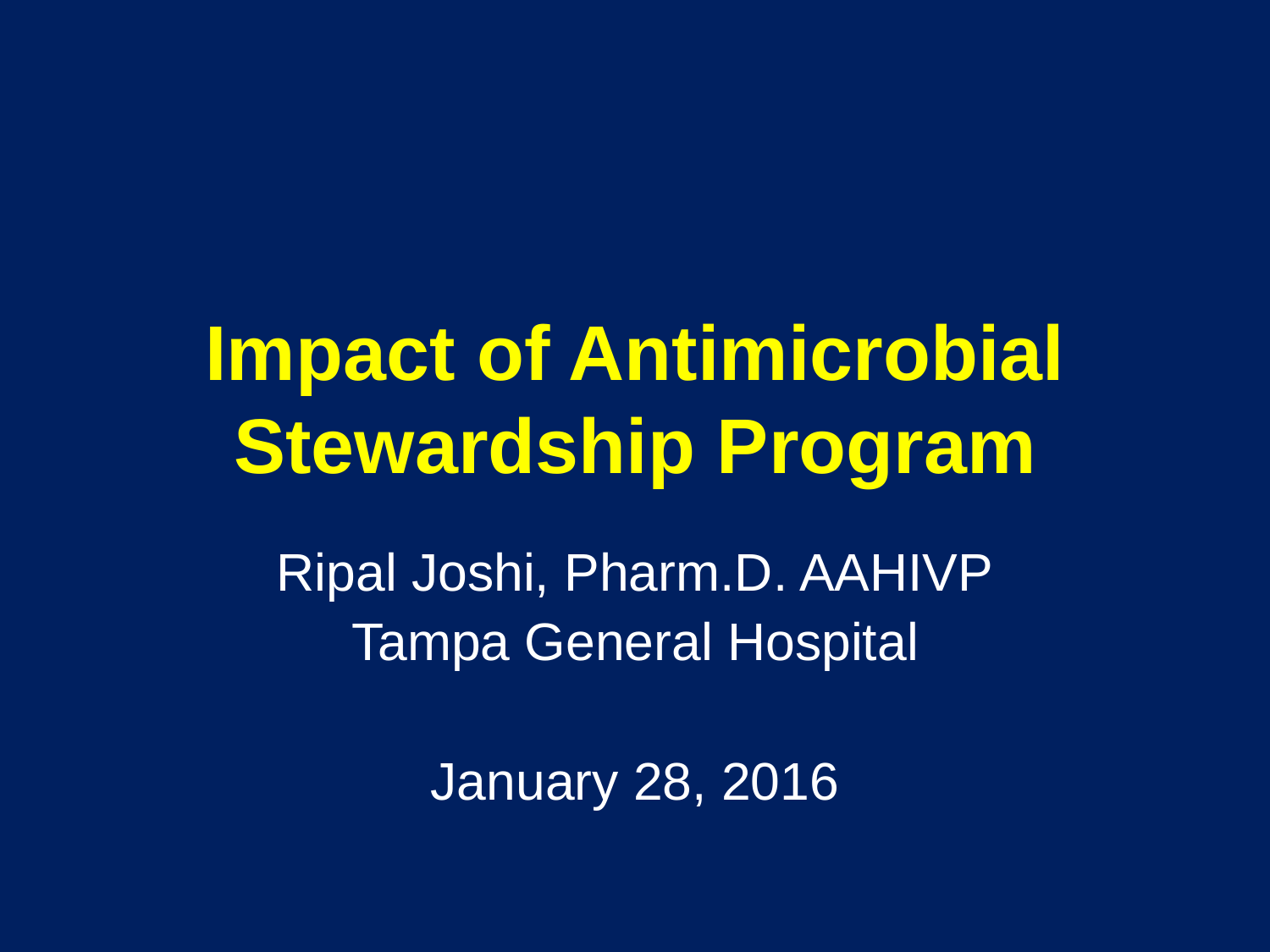#### **Objectives**

- Provide an overview on antimicrobial stewardship programs (ASP)
- Describe the antimicrobial stewardship program at Tampa General Hospital (TGH) and its progression
- List the strategies used to improve antimicrobial prescribing at TGH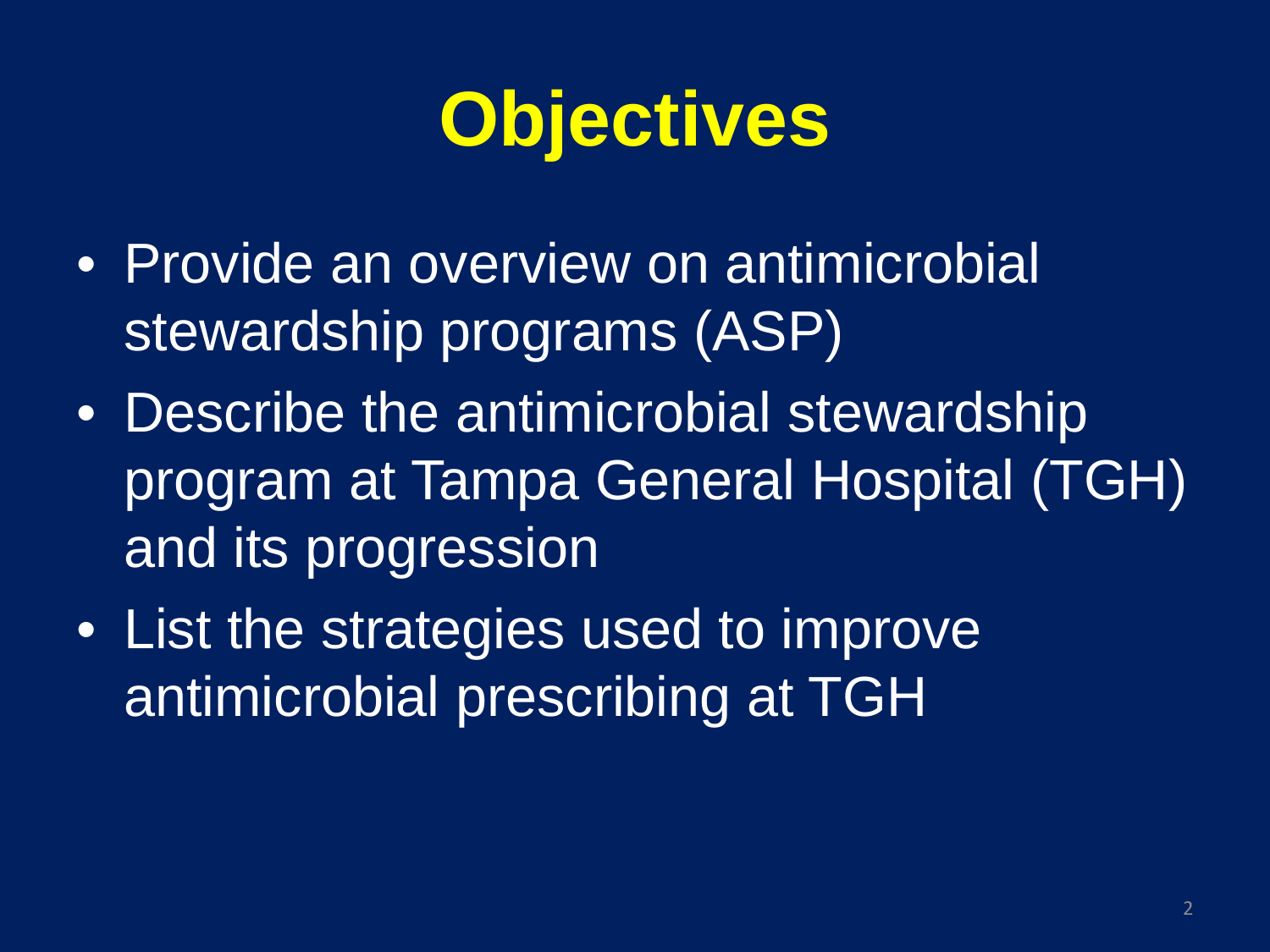#### **Antimicrobial Stewardship Program**

- Program to change and direct antimicrobial use at a healthcare institution
- Utilize a multidisciplinary team
- Goals:
	- Appropriate antimicrobial treatment
	- Optimize drug dosing and duration
	- Improve patient safety
	- Reduce antimicrobial resistance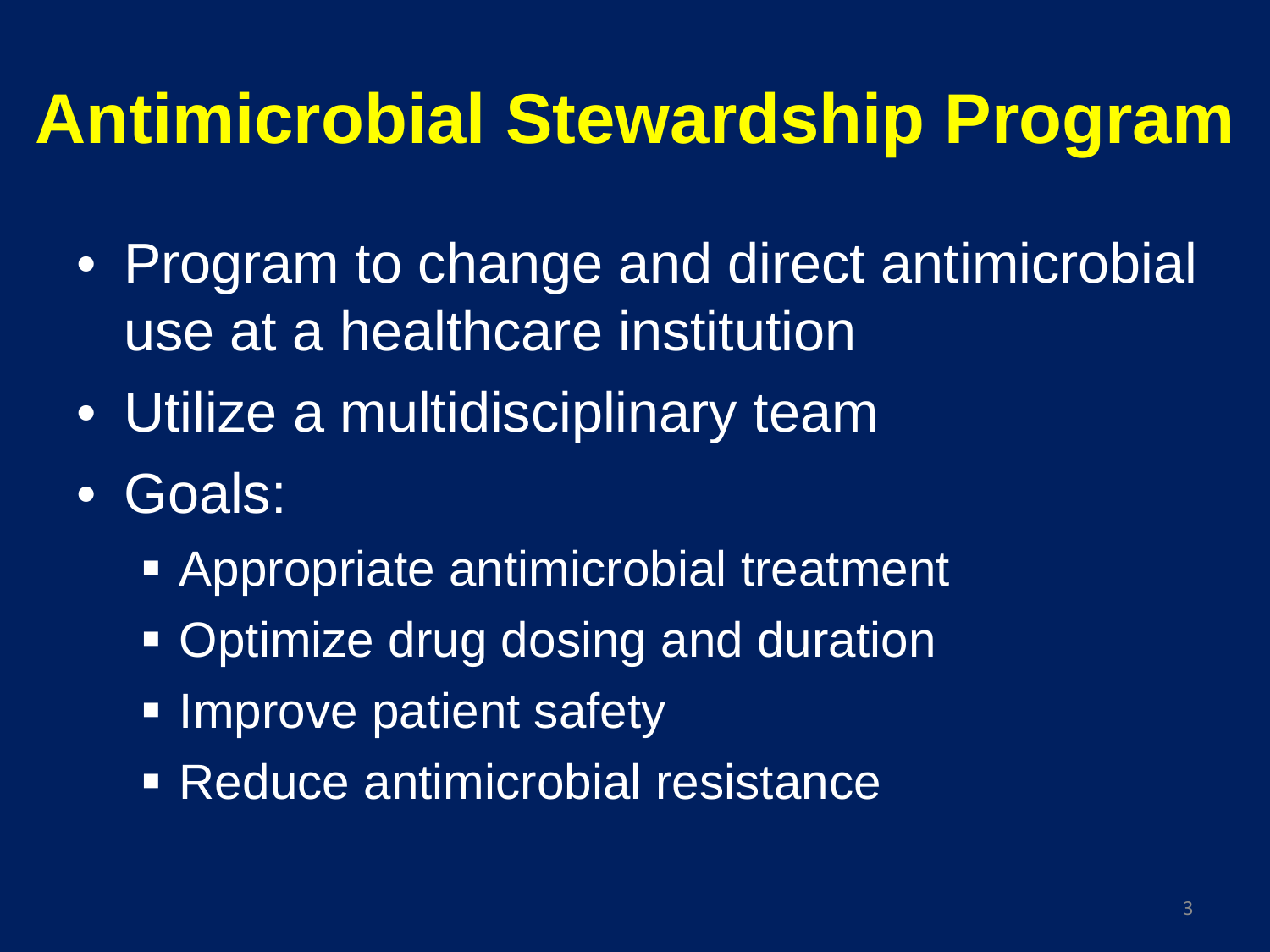#### **Background**

- Significant number of hospitalized patients receive anti-infective agents
- Decrease in anti-infective agent production
- Increase in antimicrobial resistance
	- **MRSA** VRE
- Healthcare costs



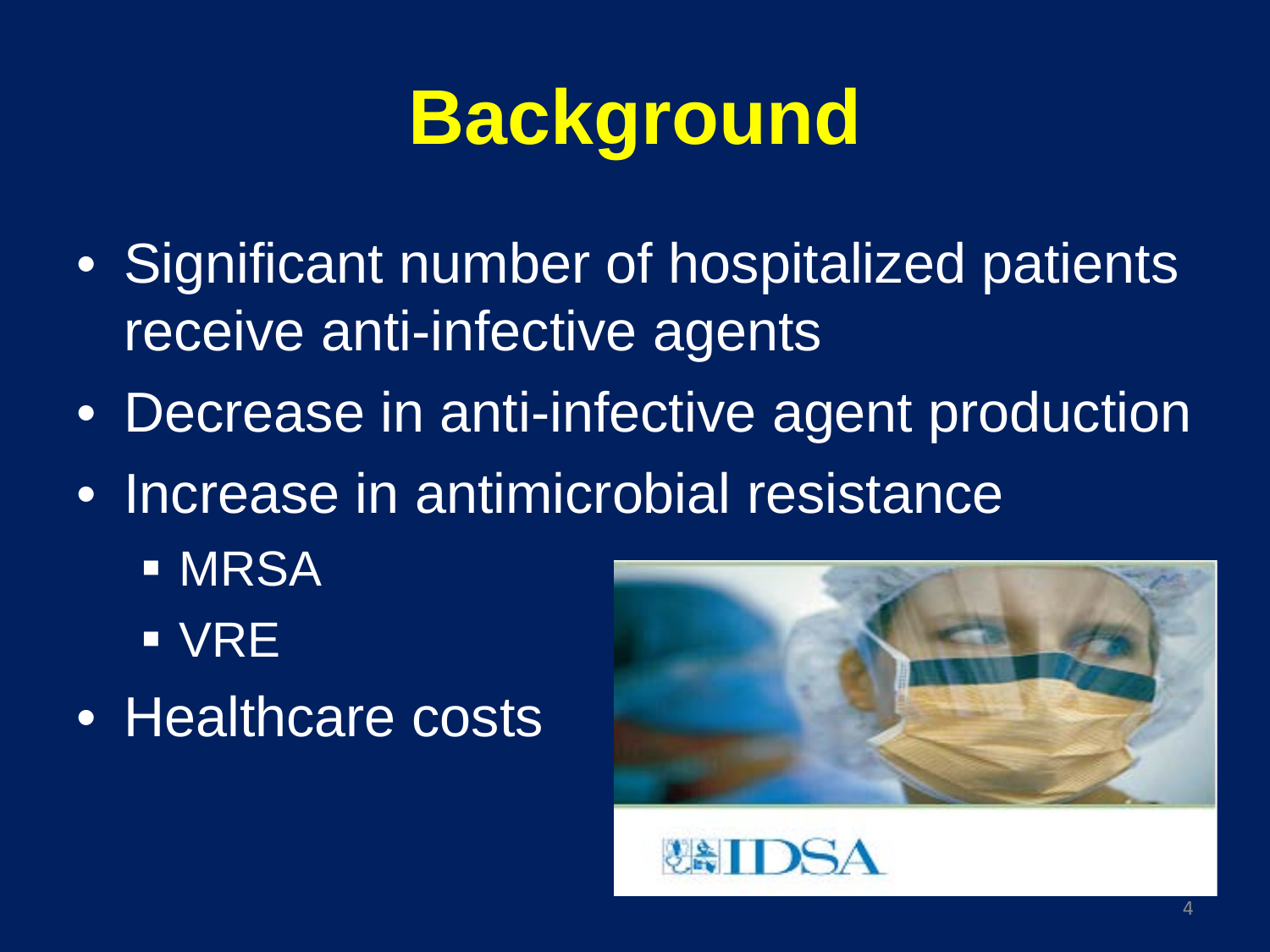#### Infectious Diseases Society of America and the Society for Healthcare Epidemiology of America Guidelines for Developing an Institutional Program to Enhance Antimicrobial Stewardship

"Timothy H. Dellit," Robert C. Owens,<sup>2</sup> John E. McGowan, Jr.,<sup>3</sup> Dale N. Gerding,<sup>4</sup> Robert A. Weinstein, John P. Burke,<sup>6</sup> W. Charles Huskins,<sup>7</sup> David L. Paterson,<sup>8</sup> Neil O. Fishman,<sup>9</sup> Christopher F. Carpenter,<sup>10</sup> P. J. Brennan,<sup>9</sup> Marianne Billeter,<sup>11</sup> and Thomas M. Hooton<sup>12</sup>

'Harborview Medical Center and the University of Washington, Seattle; <sup>2</sup>Maine Medical Center, Portland; <sup>3</sup>Emory University, Atlanta, Georgia; <sup>4</sup>Hines Veterans Affairs Hospital and Loyola University Stritch School of Medicine, Hines, and <sup>s</sup>Stroger (Cook County) Hospital and Rush University Medical Center, Chicago, Illinois; <sup>e</sup>University of Utah, Salt Lake City; 'Mayo Clinic College of Medicine, Rochester, Minnesota; <sup>a</sup>University of Pittsburgh Medical Center, Pittsburgh, and <sup>a</sup>University of Pennsylvania, Philadelphia, Pennsylvania; <sup>ro</sup>William Beaumont Hospital, Royal Oak, Michigan: "Ochsner Health System, New Orleans, Louisiana; and "University of Miami, Miami, Florida

#### *Clin Infect Dis* 2007; 44: 159-177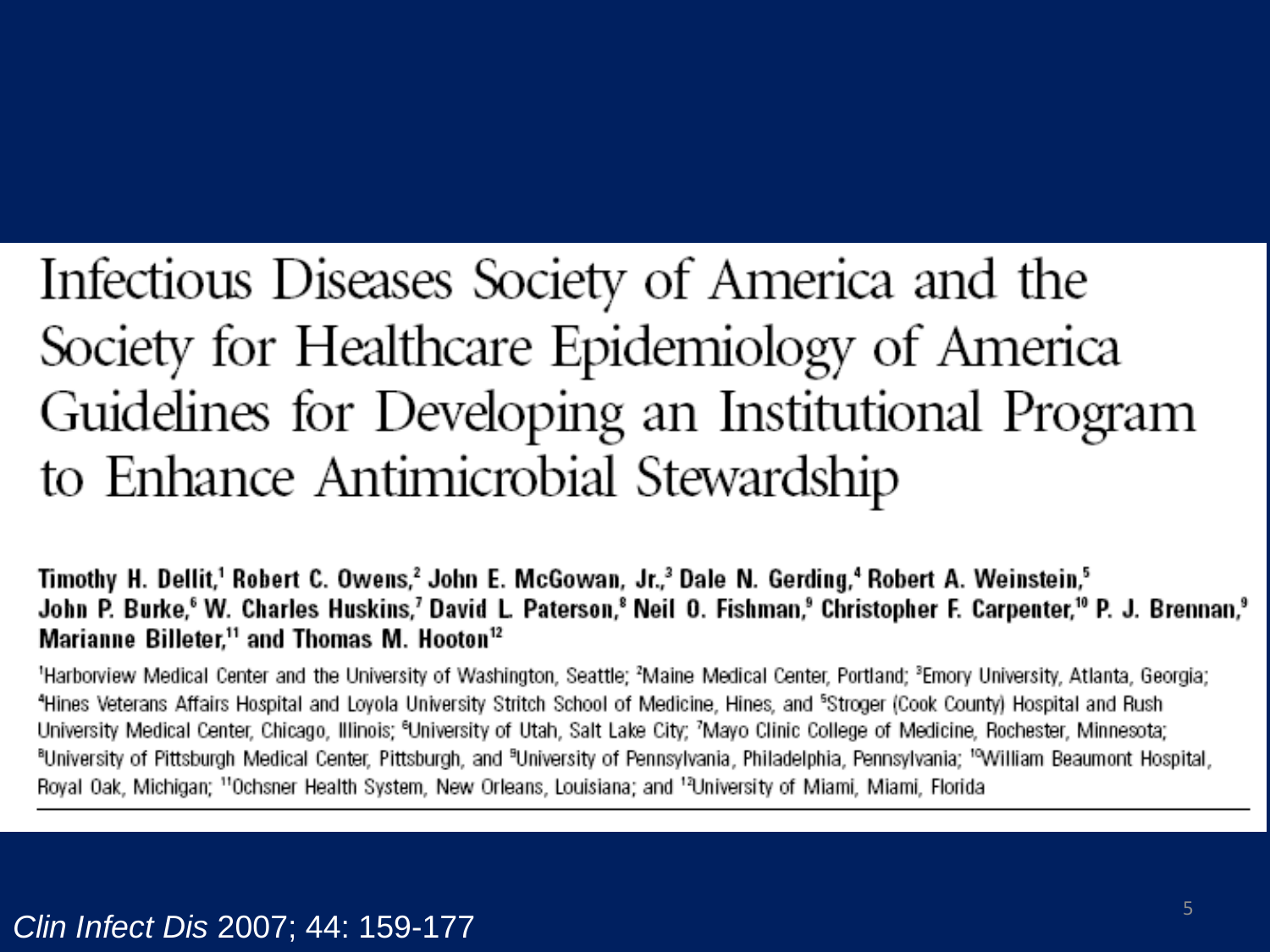#### **Benefits of Antimicrobial Stewardship Program**

- Improve patient care
- Impact antimicrobial resistance patterns
- Decrease the use of antimicrobial agents
	- \$200,000 \$900,000 annual savings in smaller community hospitals and larger academic hospitals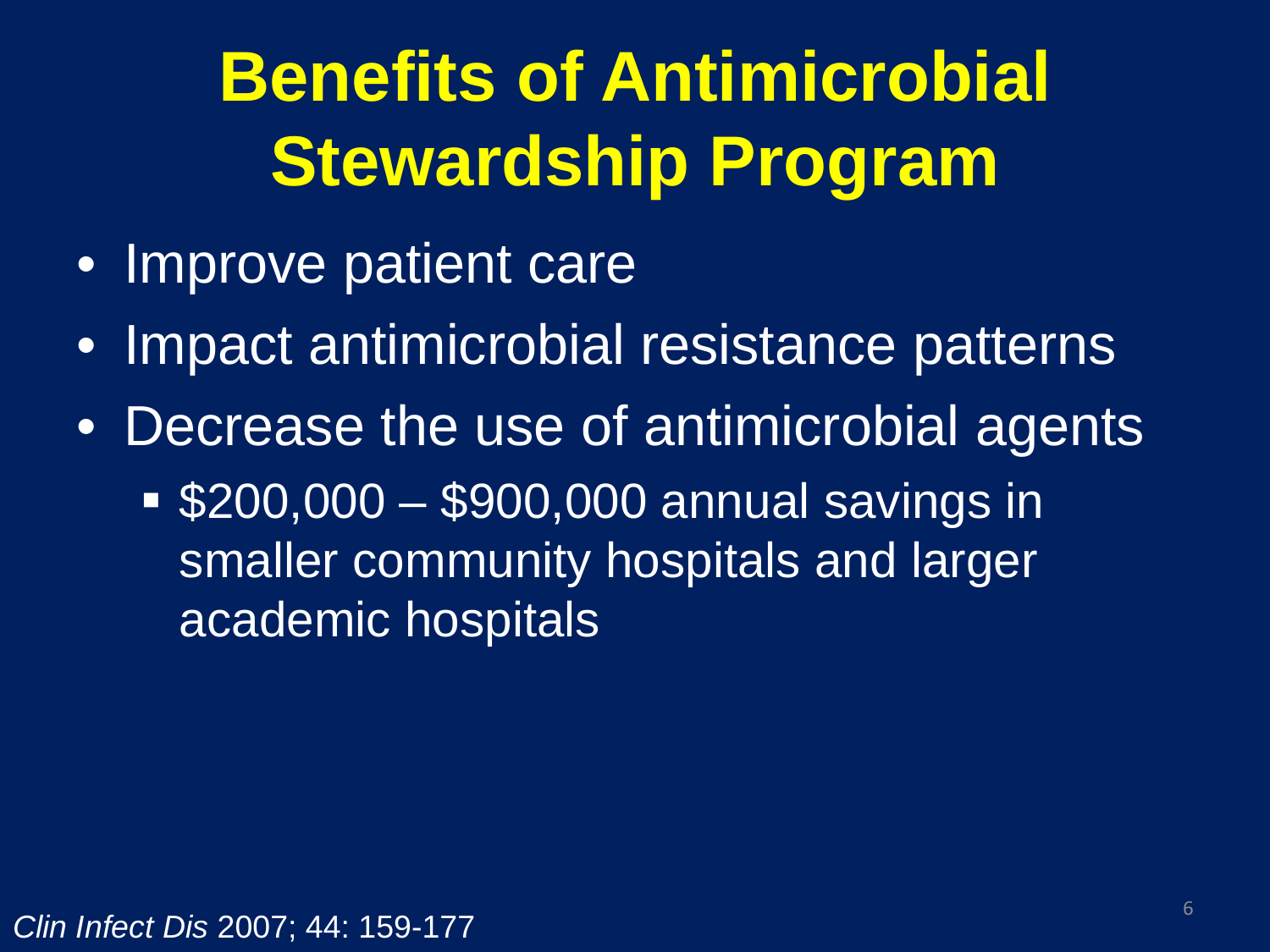#### **Multidisciplinary Team**

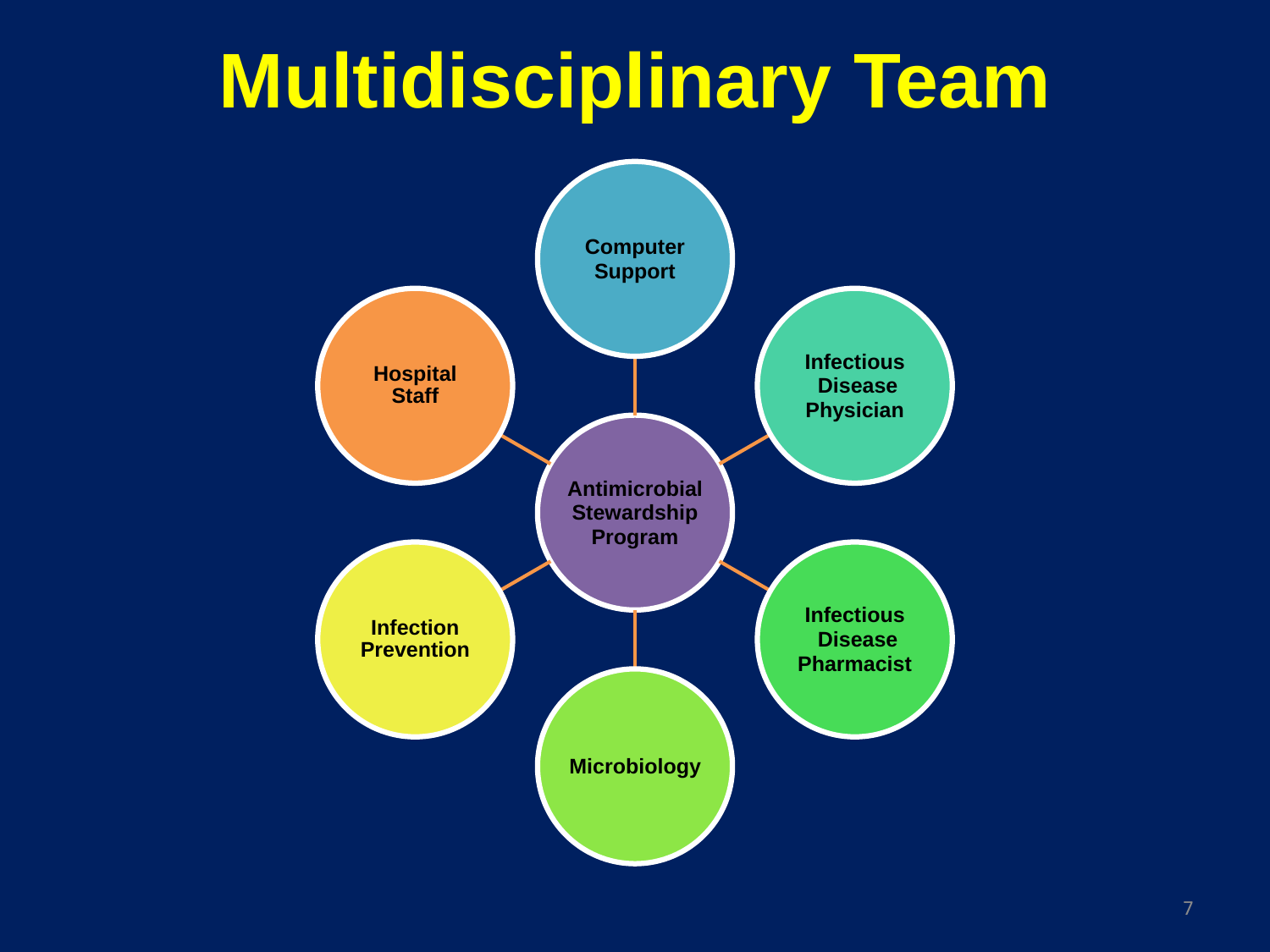#### **Tampa General Hospital**



- 1,018 bed hospital
- Level I trauma center
- Anti-infective agents are commonly prescribed multiple infectious disease (ID) teams

8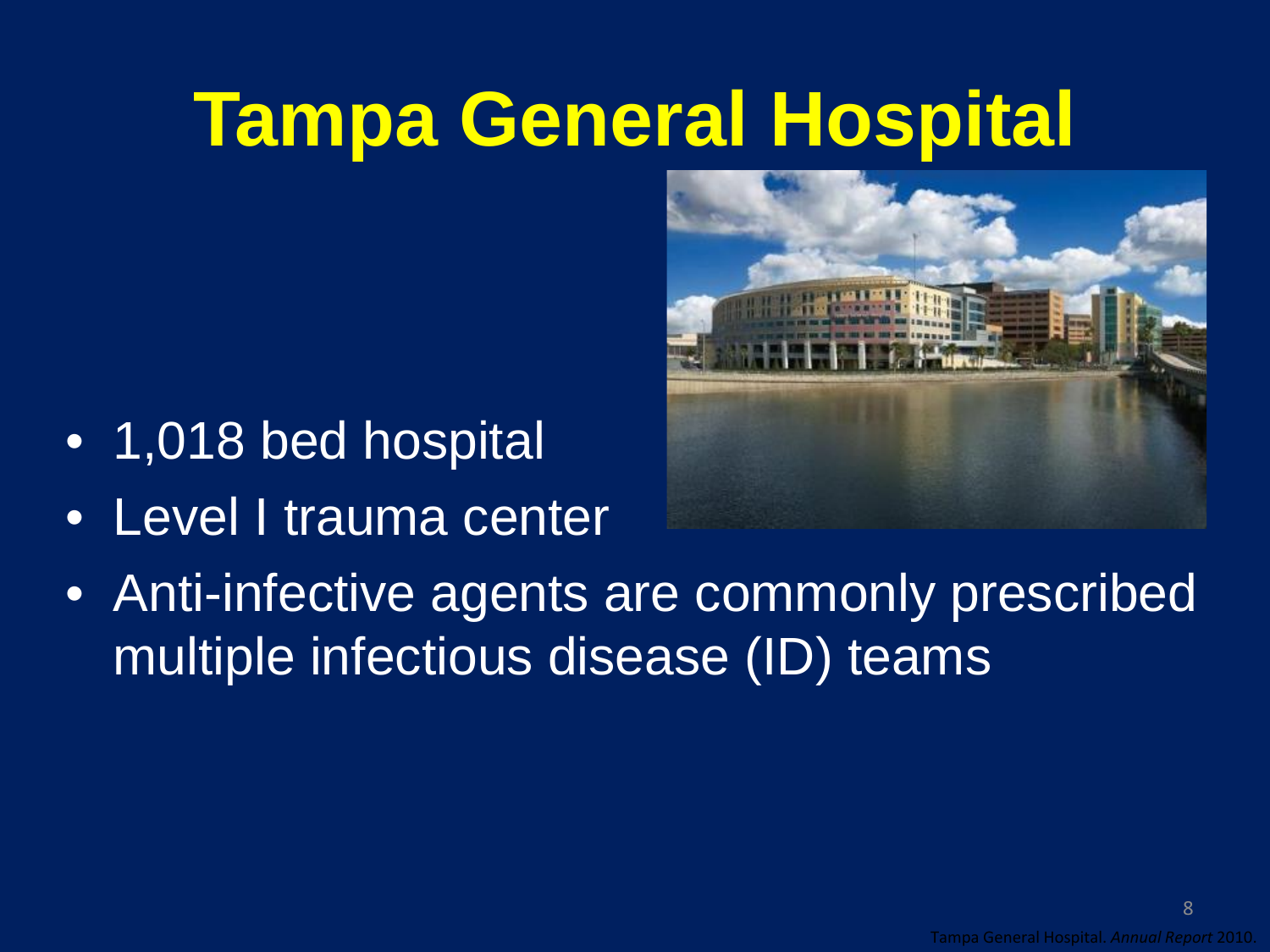#### **Antimicrobial Stewardship Program (ASP)**

- Initiated in 2010
- One ID physician and one ID pharmacist
- No restrictions of anti-infective agents
- Duplicate agents on formulary
- Approximately 60 percent of hospital received at least one anti-infective
- Paper chart system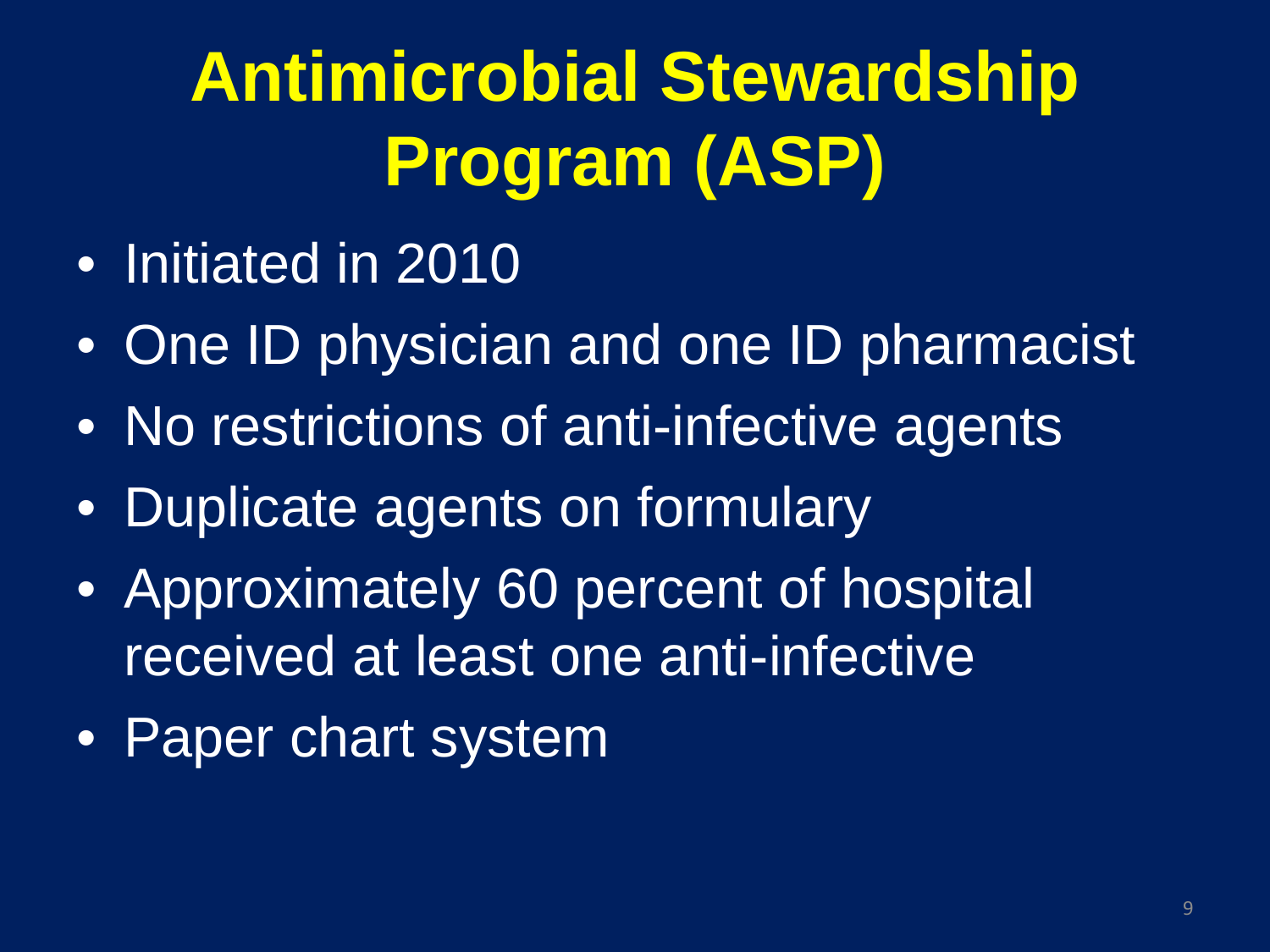#### **Strategies**

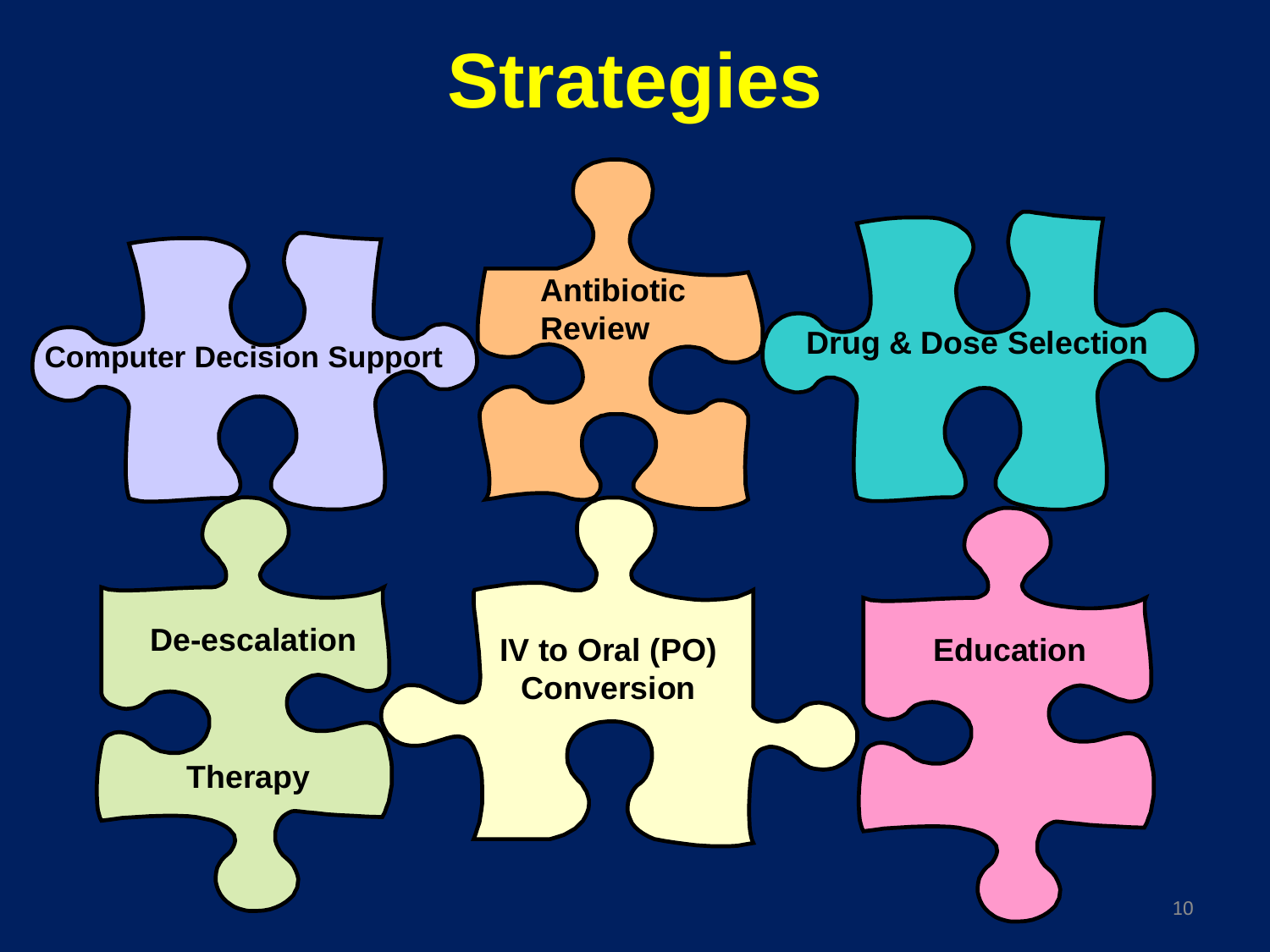

- Build relationships between providers and ASP team members
- Implement policies to optimize anti-infective therapy
	- IV to PO
	- **Assist with OB/GYN with Group B Strep**
	- **Update order sets**
- Utilize electronic clinical intervention surveillance system to create clinical alerts, blood culture lists, and vancomycin therapeutic drug monitoring lists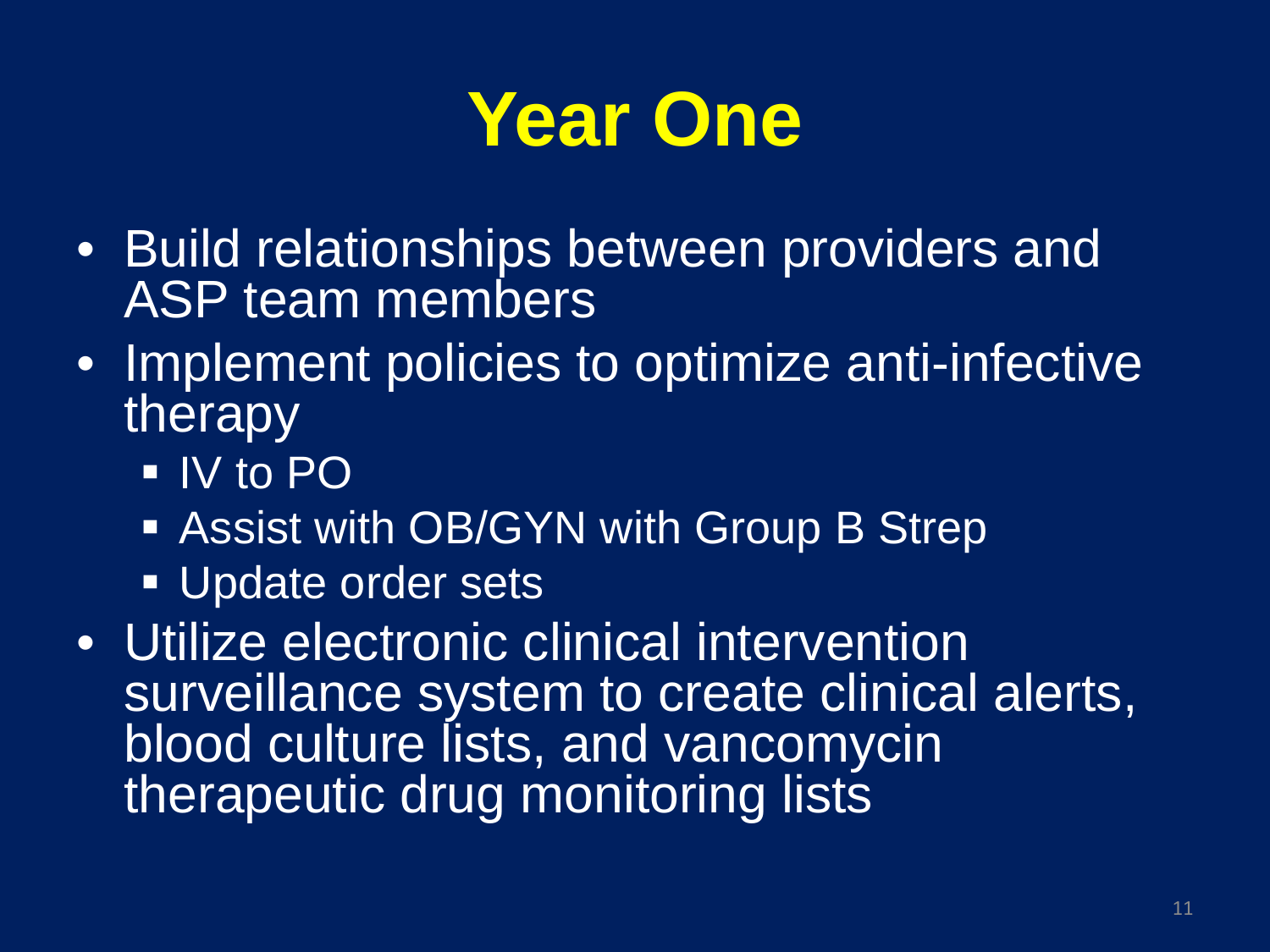#### **Year One**

- Created the Antimicrobial Subcommittee
	- Comprised of various physicians, pharmacists, and other areas
	- **Help to make decisions on formulary and** policies related to anti-infective agents
	- **Functions as a subcommittee to Pharmacy** and Therapeutics committee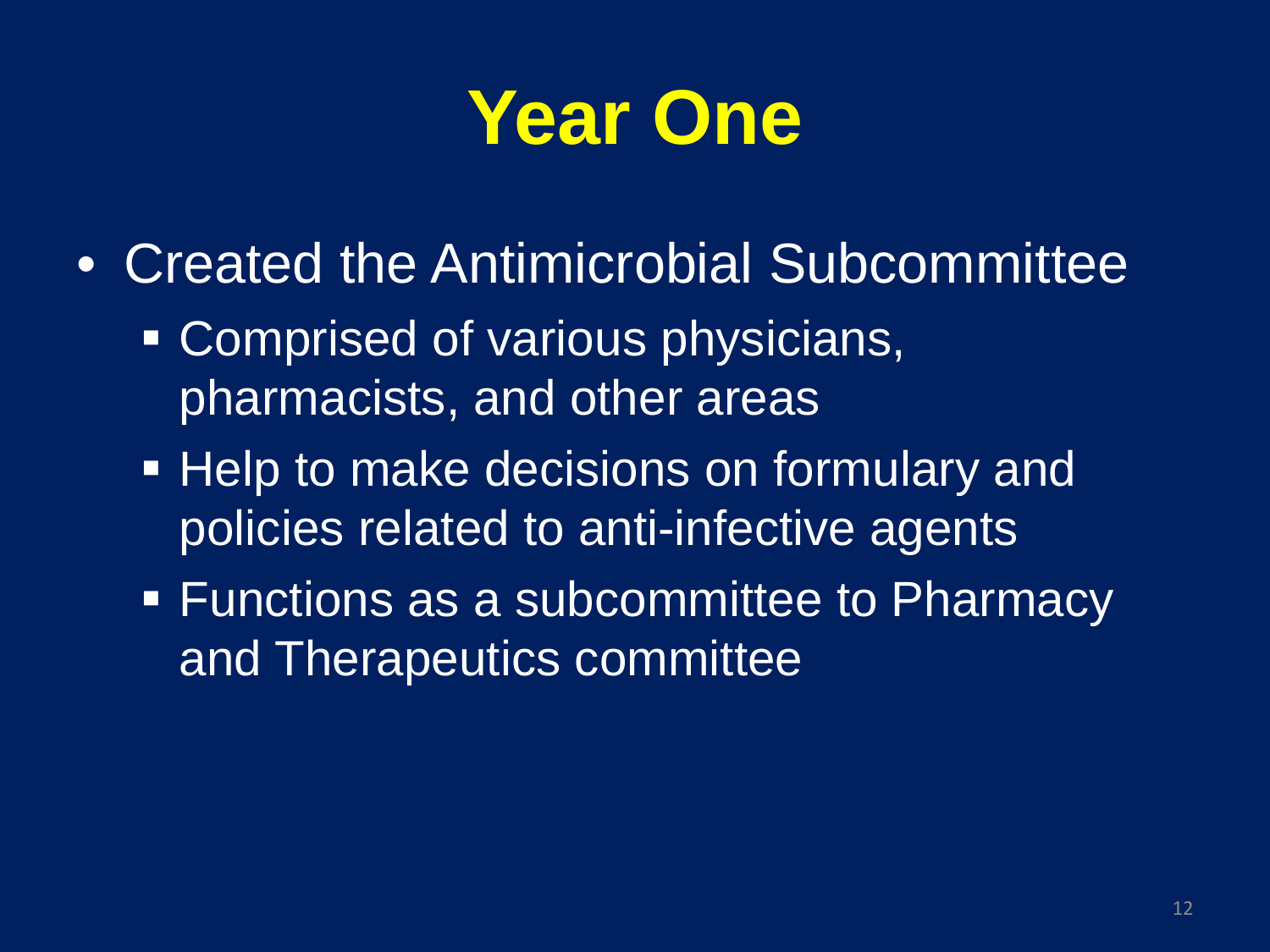

- Transition to an electronic medical record (EMR) system
- Educate pharmacy residents and ID fellows through lectures clinical interventions, and clinical rotations for pharmacy residents
- Develop business proposal to expand ID pharmacist staff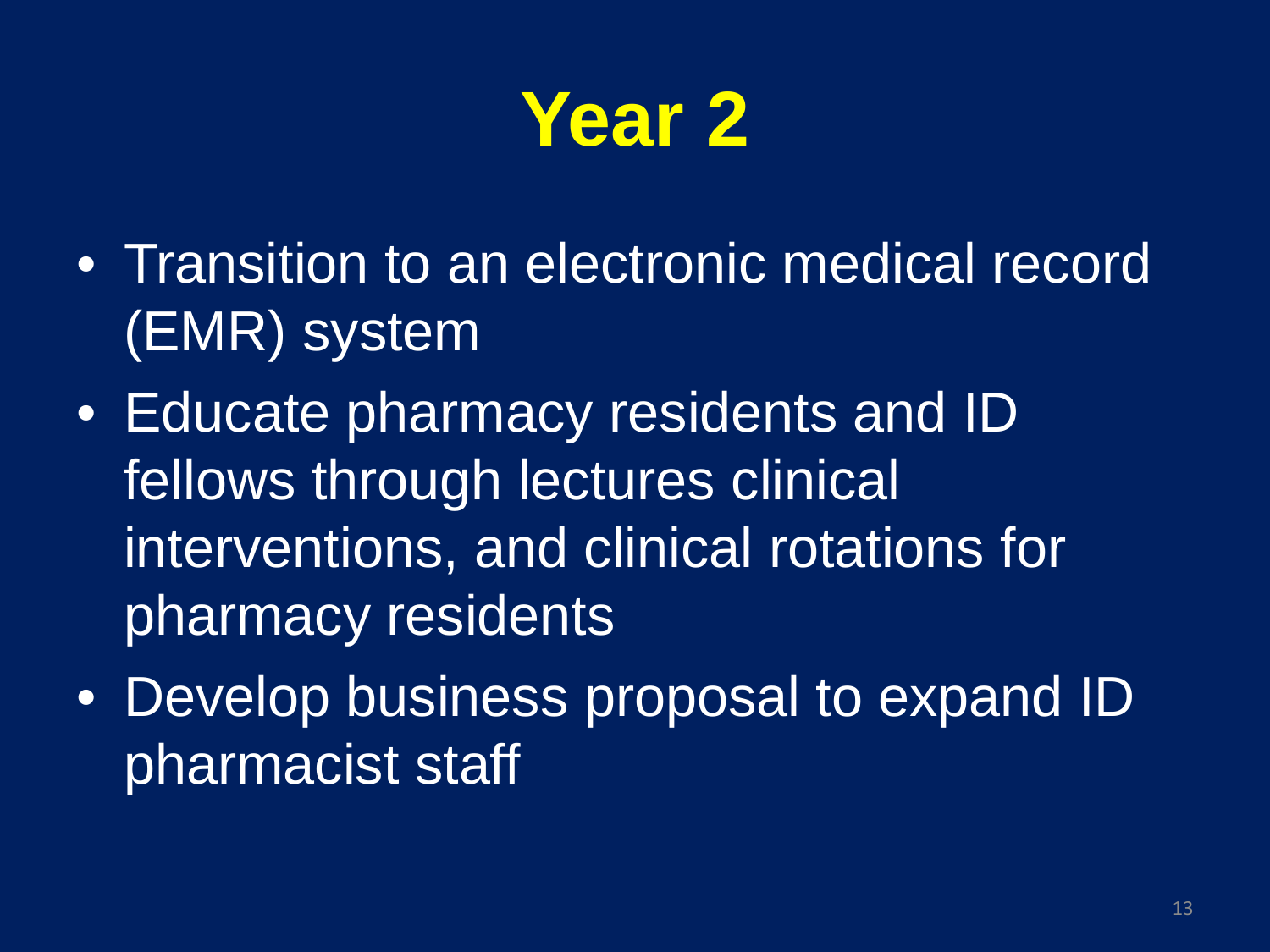

- Utilize EMR to support the Surgical Care Improvement Project (SCIP)
- Update EMR order sets
- Create ASP webpage
- Educate medical residents via grand rounds and presentations
- Build and strengthen relationships with the IT support to support EMR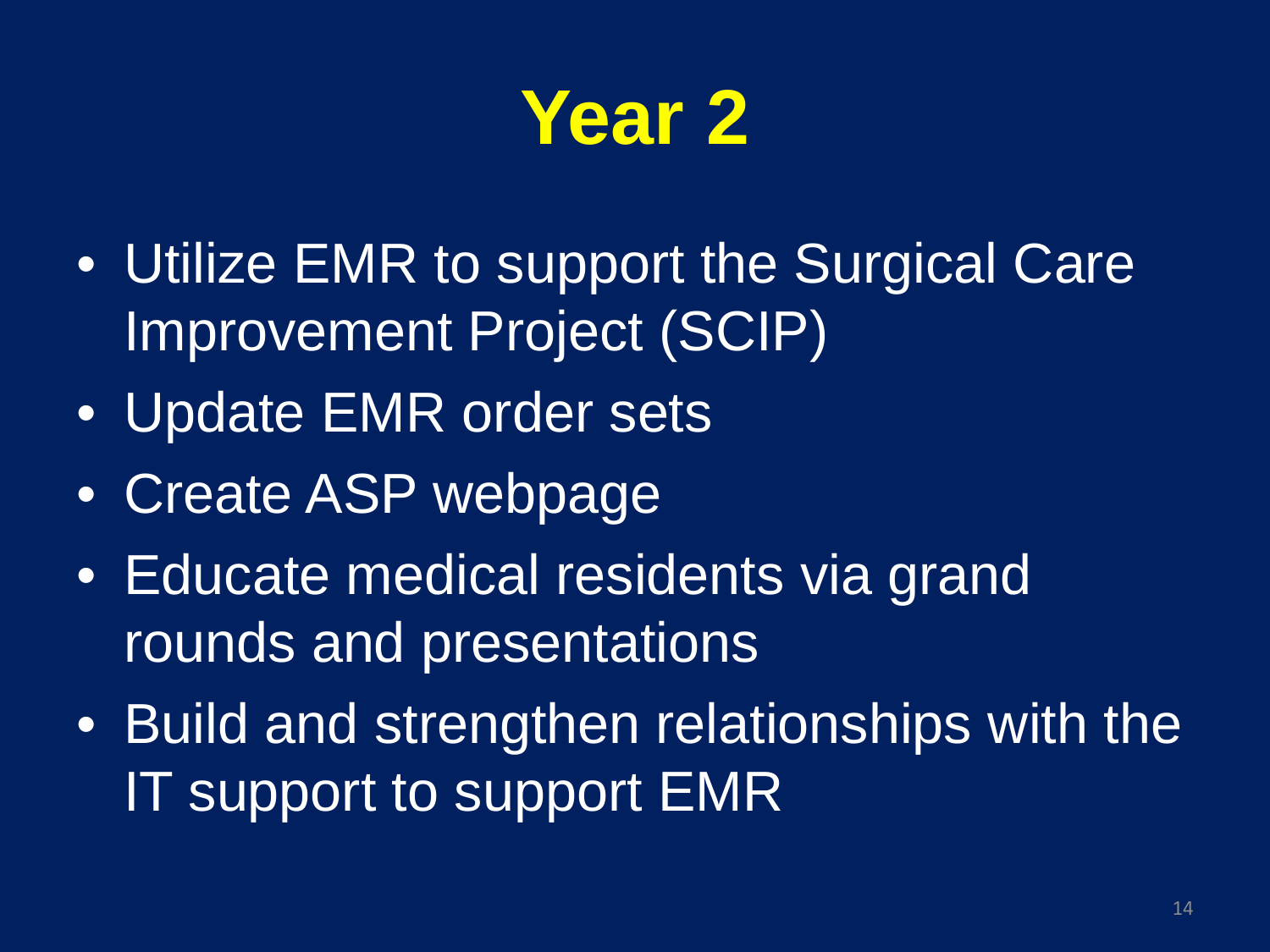

- Increase ID pharmacist staff from one to two to support goals of ASP
- Include a requirement for an indication to be selected for targeted anti-infective agents upon EMR order entry
- Adjust EMR report to display the selected indication for each anti-infective to support optimal dosing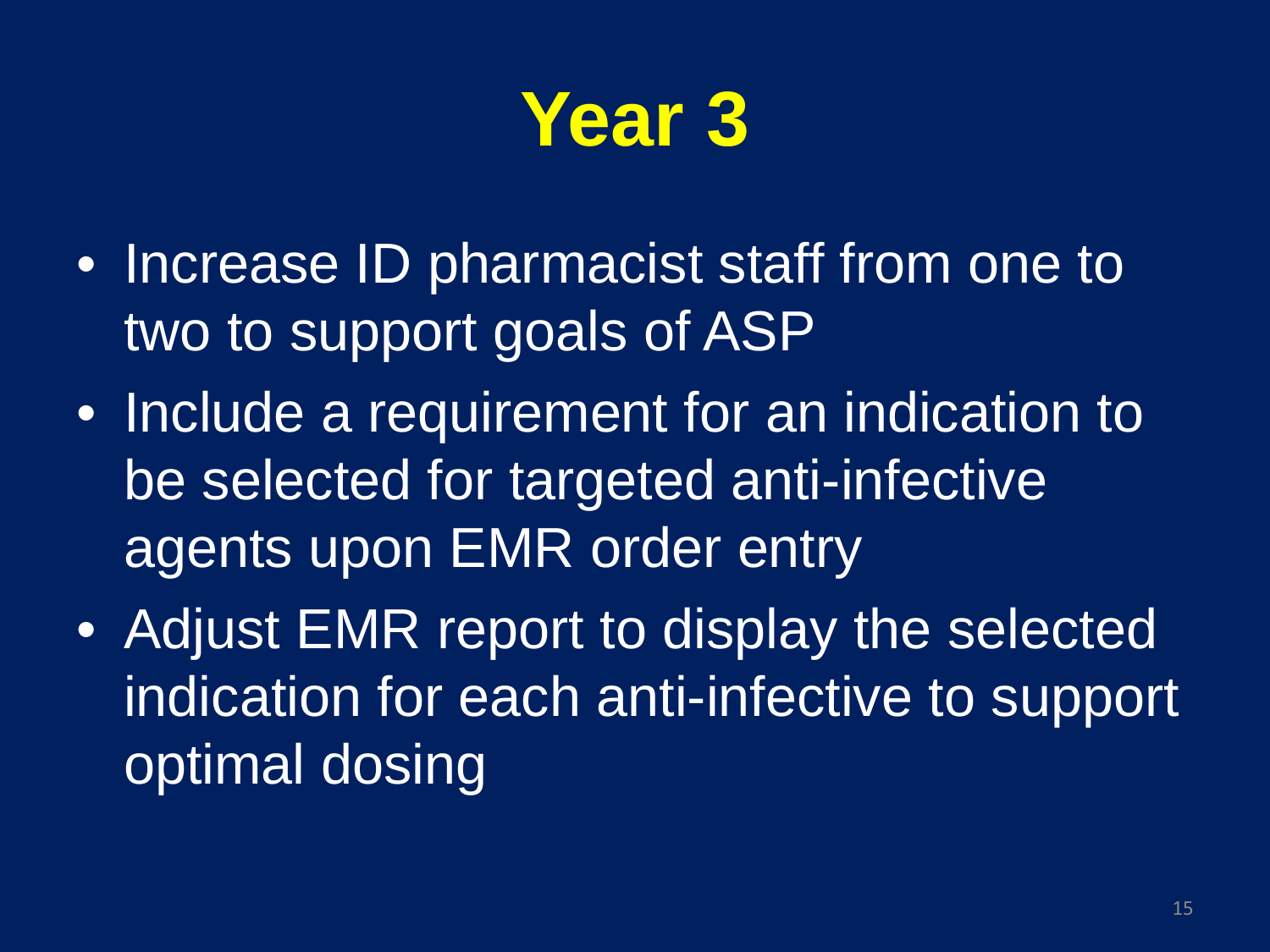

- Provide education to pharmacists regarding SCIP measures related to anti-infective agents for inpatient
- Use electronic surgery to gauge pharmacists' interest in various ID topics and determine topics of focus for the ASP
	- Development of clinical pathways
	- Education on antibiotic resistance
	- Overview of available antibiotics
	- HIV education
	- Developing a policy to standardize anti-infective dosing
		- Allowing pharmacists to make renal dose adjustments without contacting the ordering provider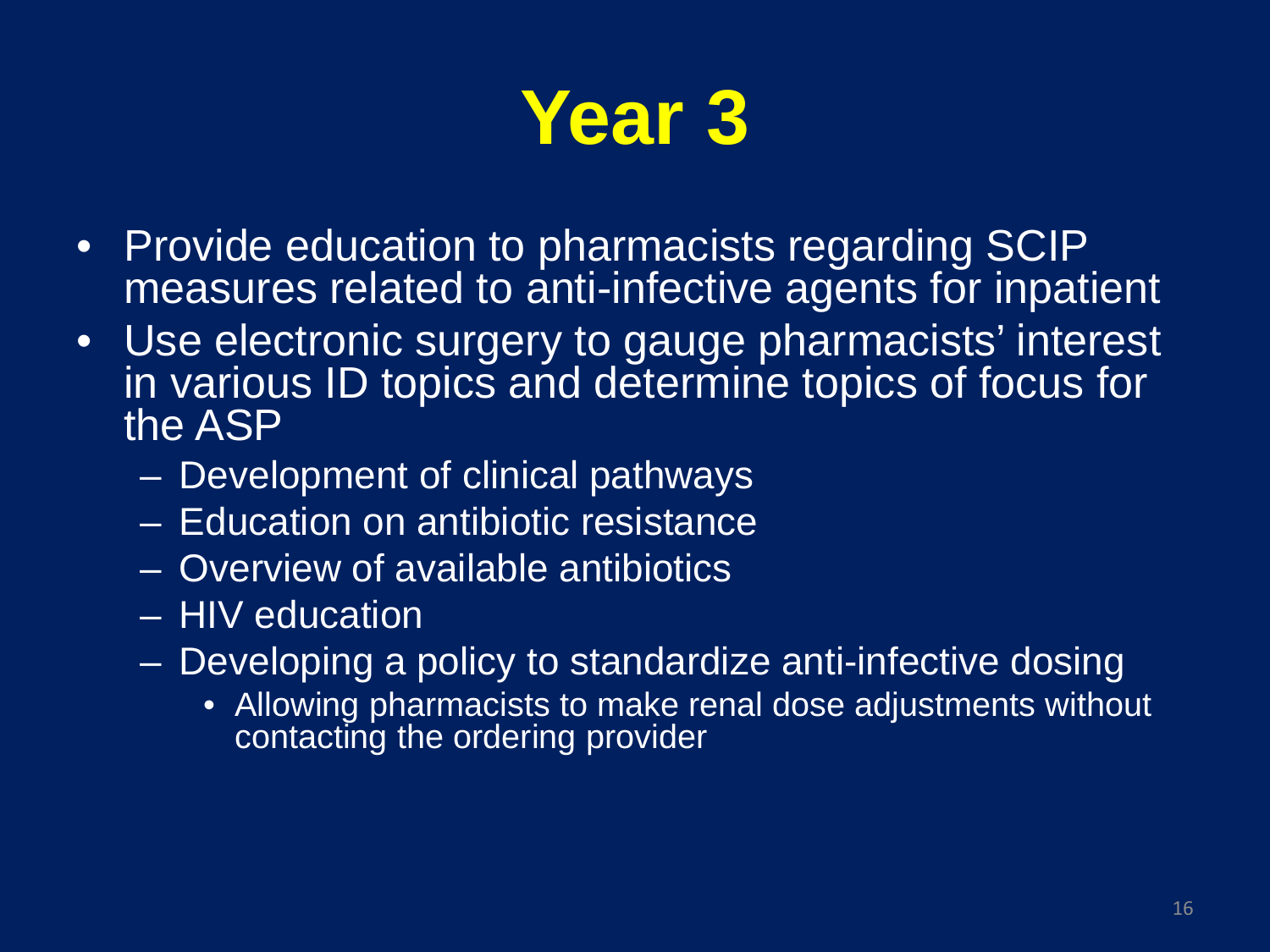#### **Year 4**

- Develop an ID lecture series
- Adjust ASP strategy from utilizing medication lists to reviewing each patient receiving an anti-infective
- Add anti-infective columns in the EMR patient list view to show the antibiotic, anti-viral, and anti-fungal agents
- Implement weekly standing huddle with various pharmacists who round with medical teams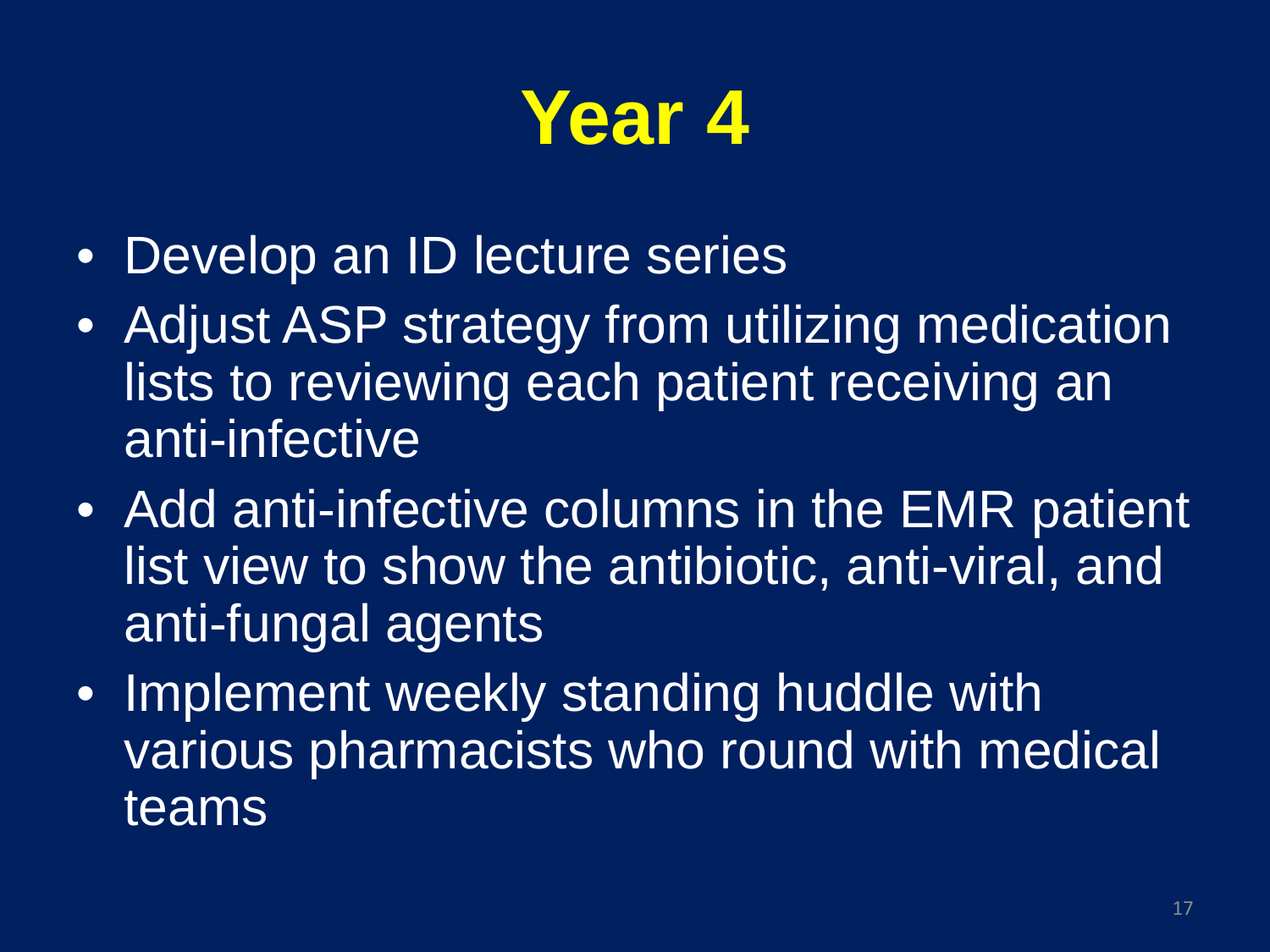#### **Year 5 to Current**

- Integrating day time pharmacy staff into certain stewardship activities
- Introduce fecal microbiota transplantation (FMT) for certain *C. difficile* infected patients
- Restriction of certain agents by Infectious Diseases and/or ASP
- Updating metrics and developing an ASP/EMR workflow
- Collaborating with Intervention Radiology and **Orthopedic Trauma**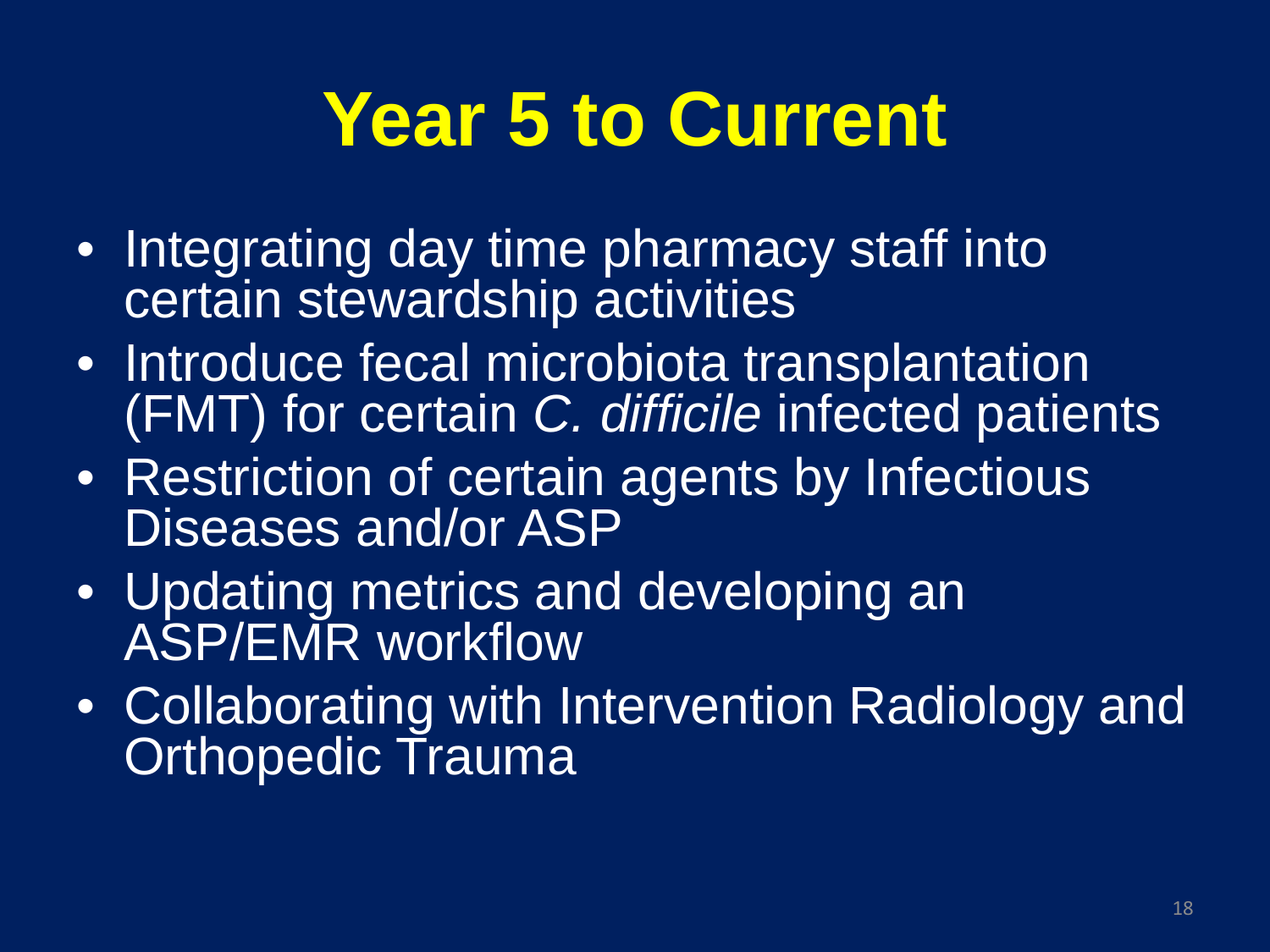#### **Elements for Success**

- Effective communication
- Providing positive feedback to pharmacy staff members
- Respecting those who want to practice autonomy in their respective area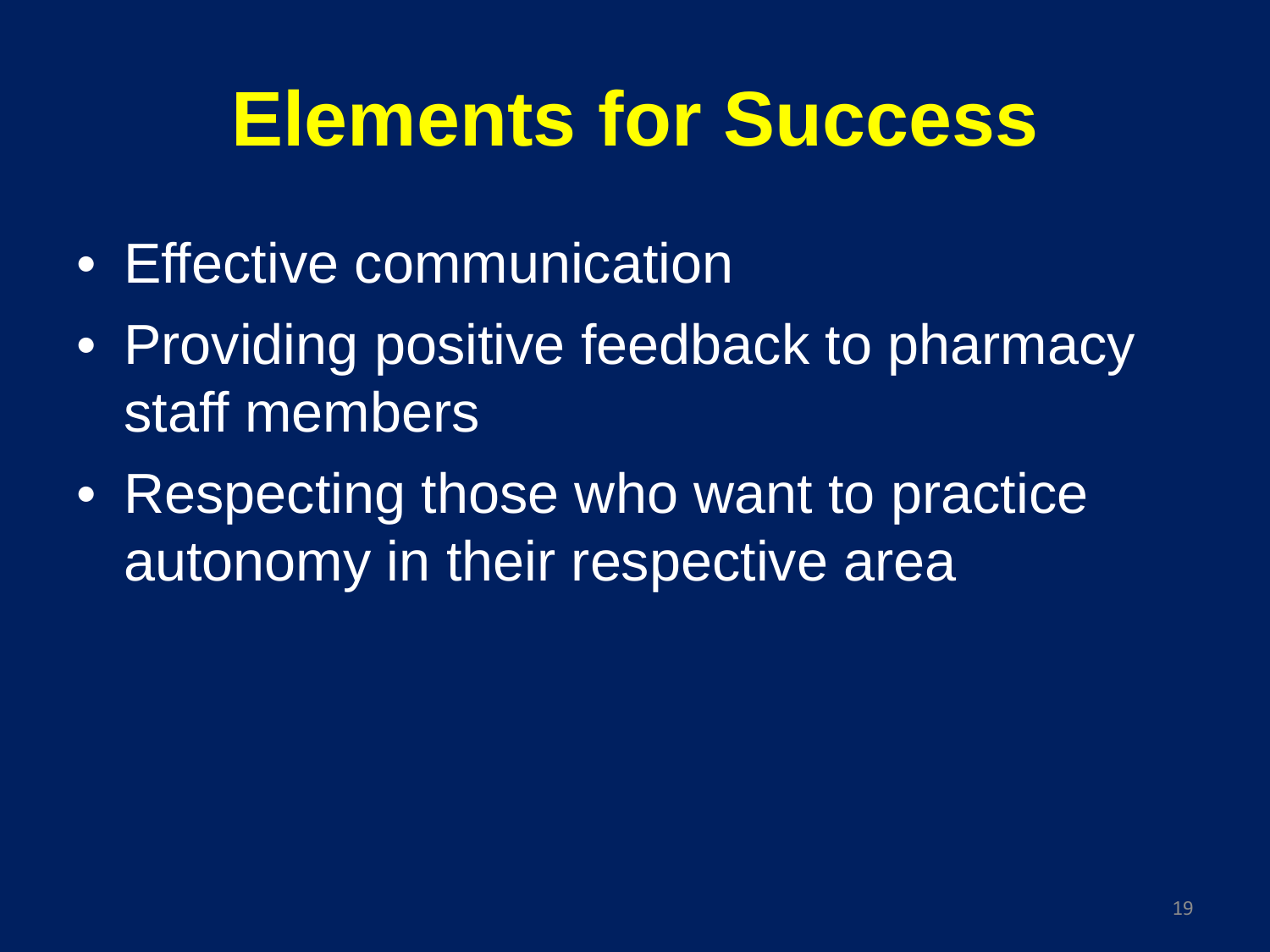## **ASP and Microbiology**

- Collaborate closely with Microbiology for trends and updating panels
- Antibiogram development
- Assist in evaluating certain patients to ensure optimal therapy
- Microbiology part of Antimicrobial **Subcommittee**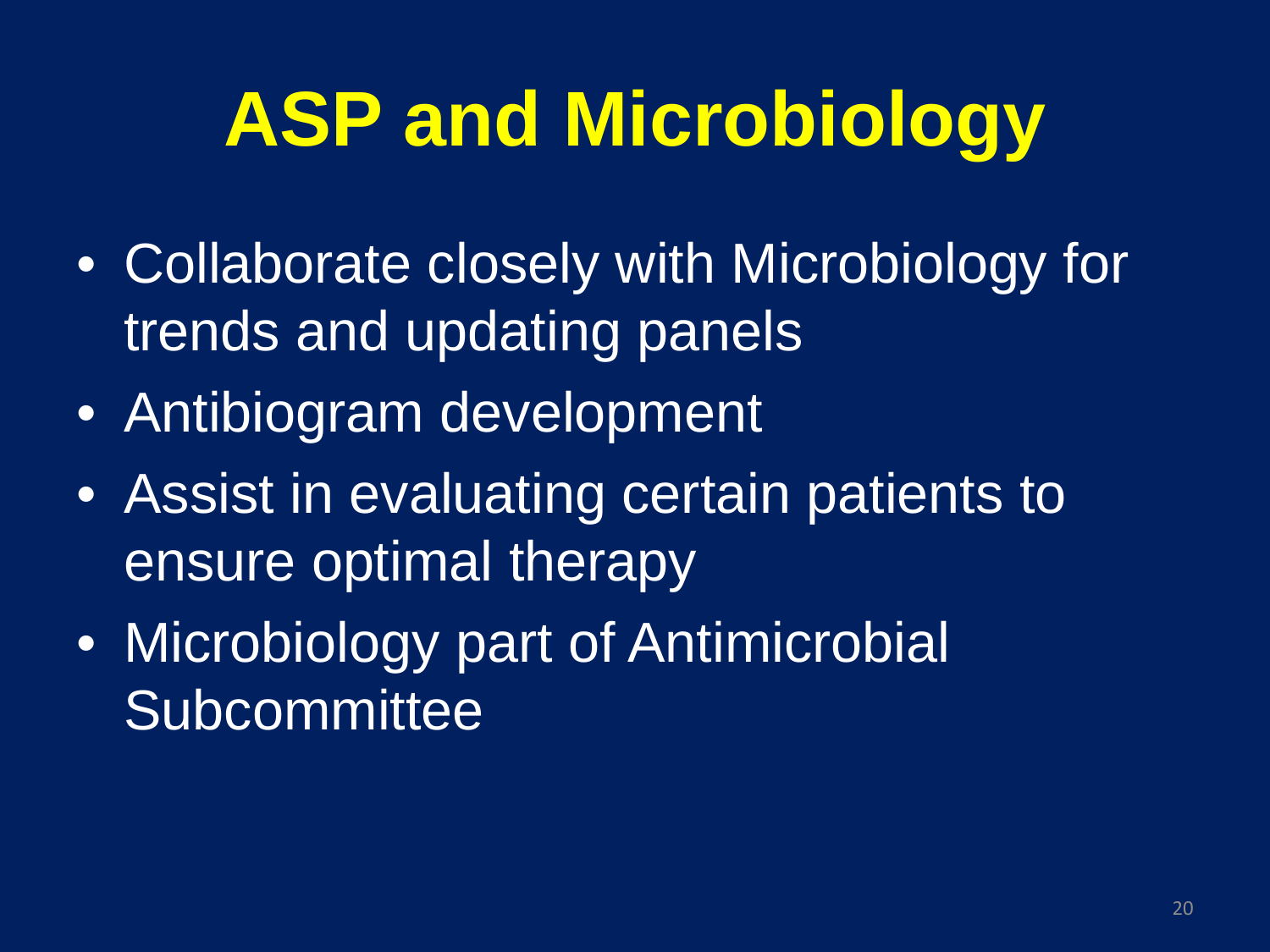#### **ASP and Infection Prevention**

- Work closely to review certain patient cases to identify where anti-infective agents could have been optimized
- Communicate anti-infective shortages
- Part of infection prevention meetings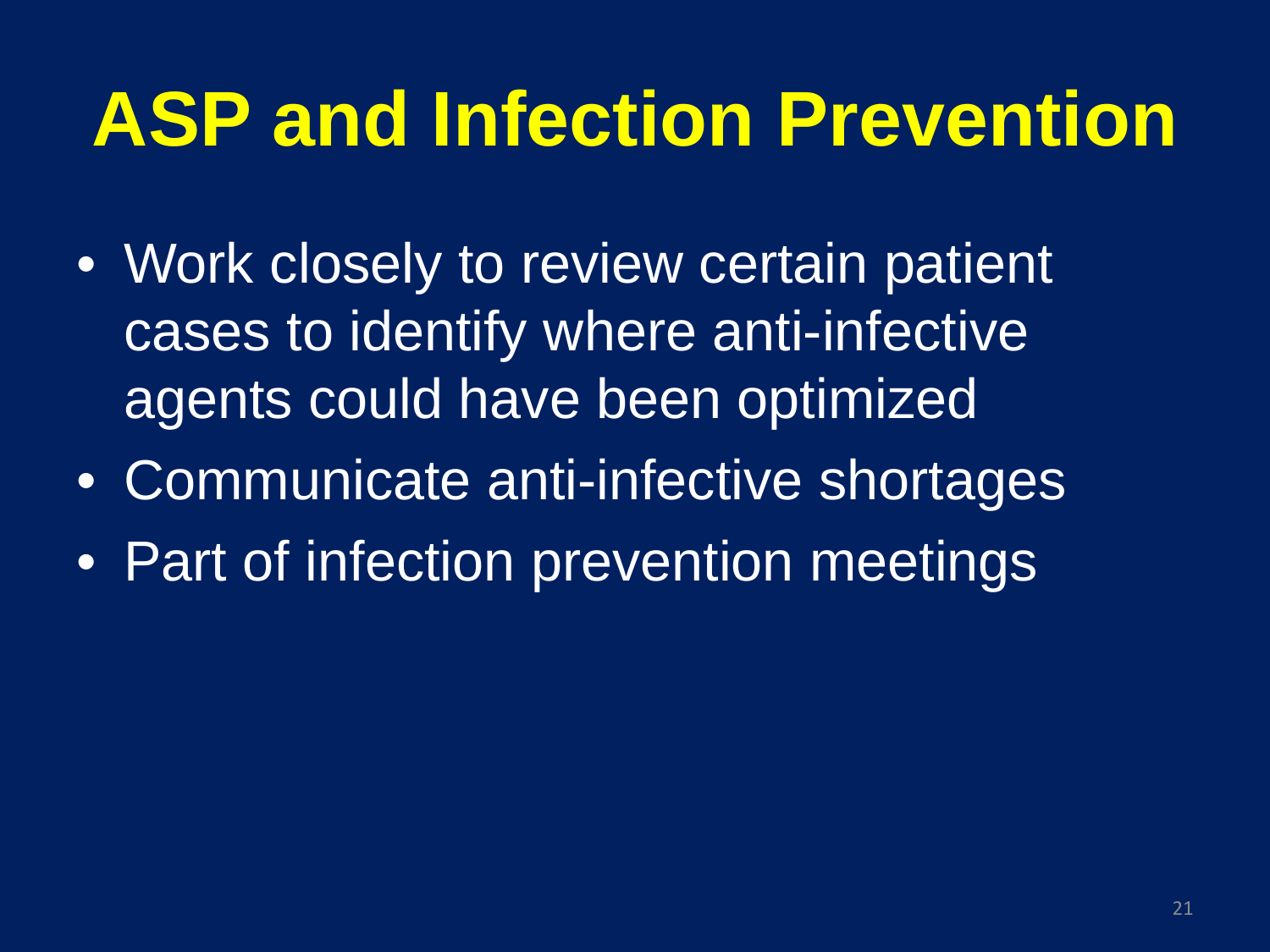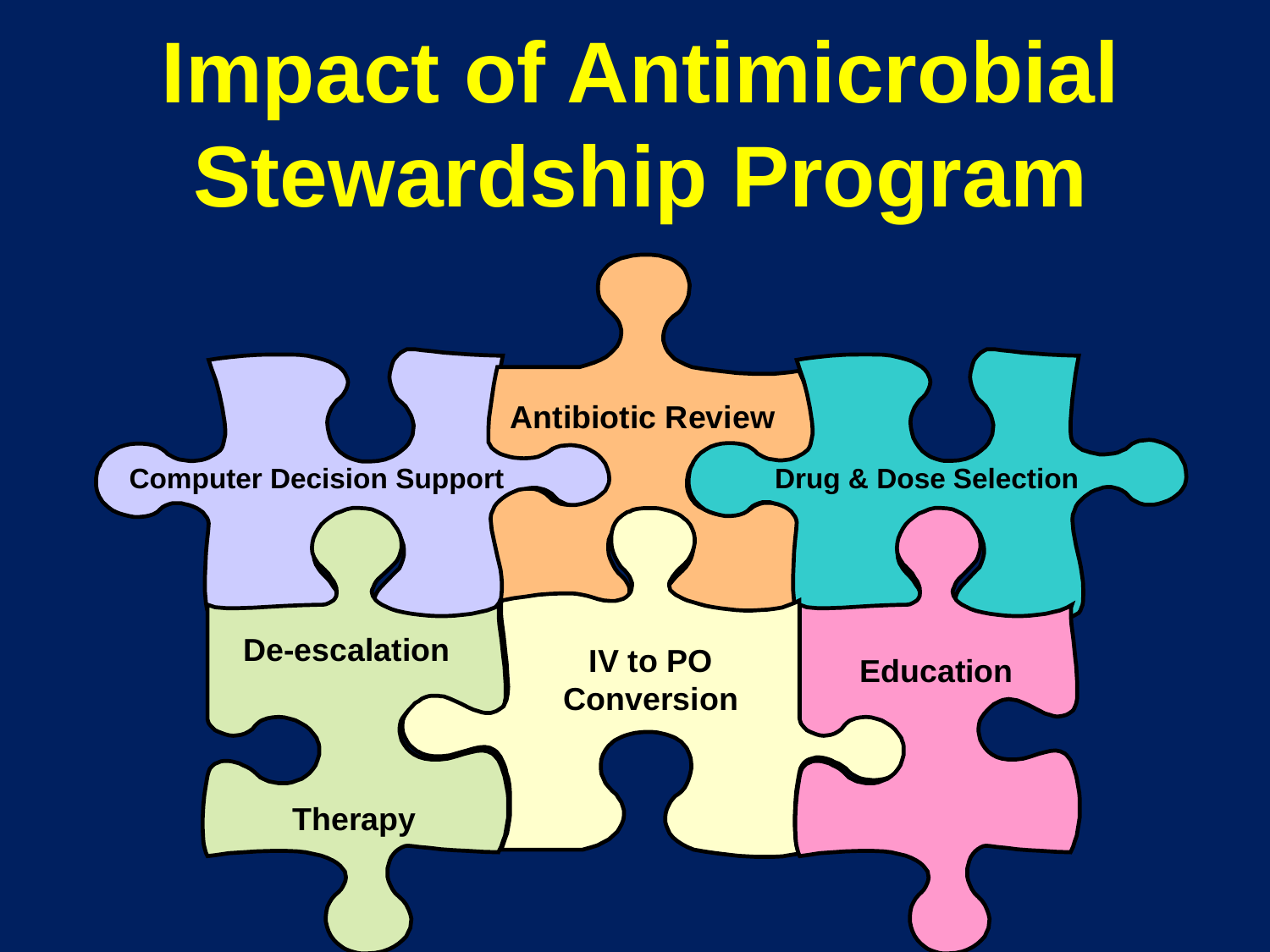#### **Results**

- Decrease anti-infective expenditure significantly
- Decrease anti-infective percentage from 60 percent to 55 percent despite increasing census per year
- Improved utilization with various agents such as daptomycin, linezolid, meropenem, micafungin, etc.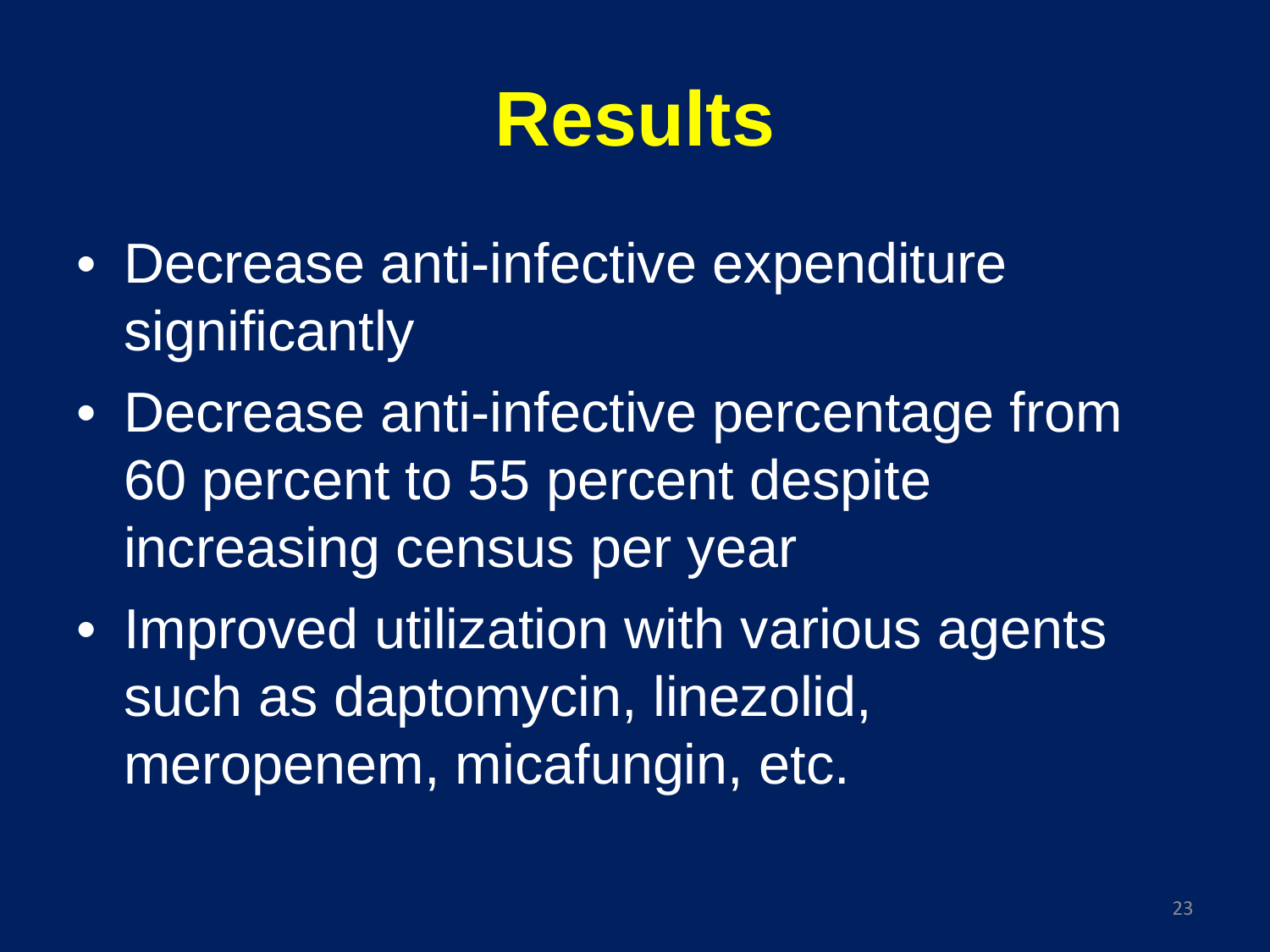#### **Barriers**

- Changing the culture about anti-infective prescribing takes time
- Various types of providers at TGH
	- **Academic and private**
- Developing metrics to show the impact of ASP besides financial impact
- Need full-time IT support to help with EMR and ASP endeavors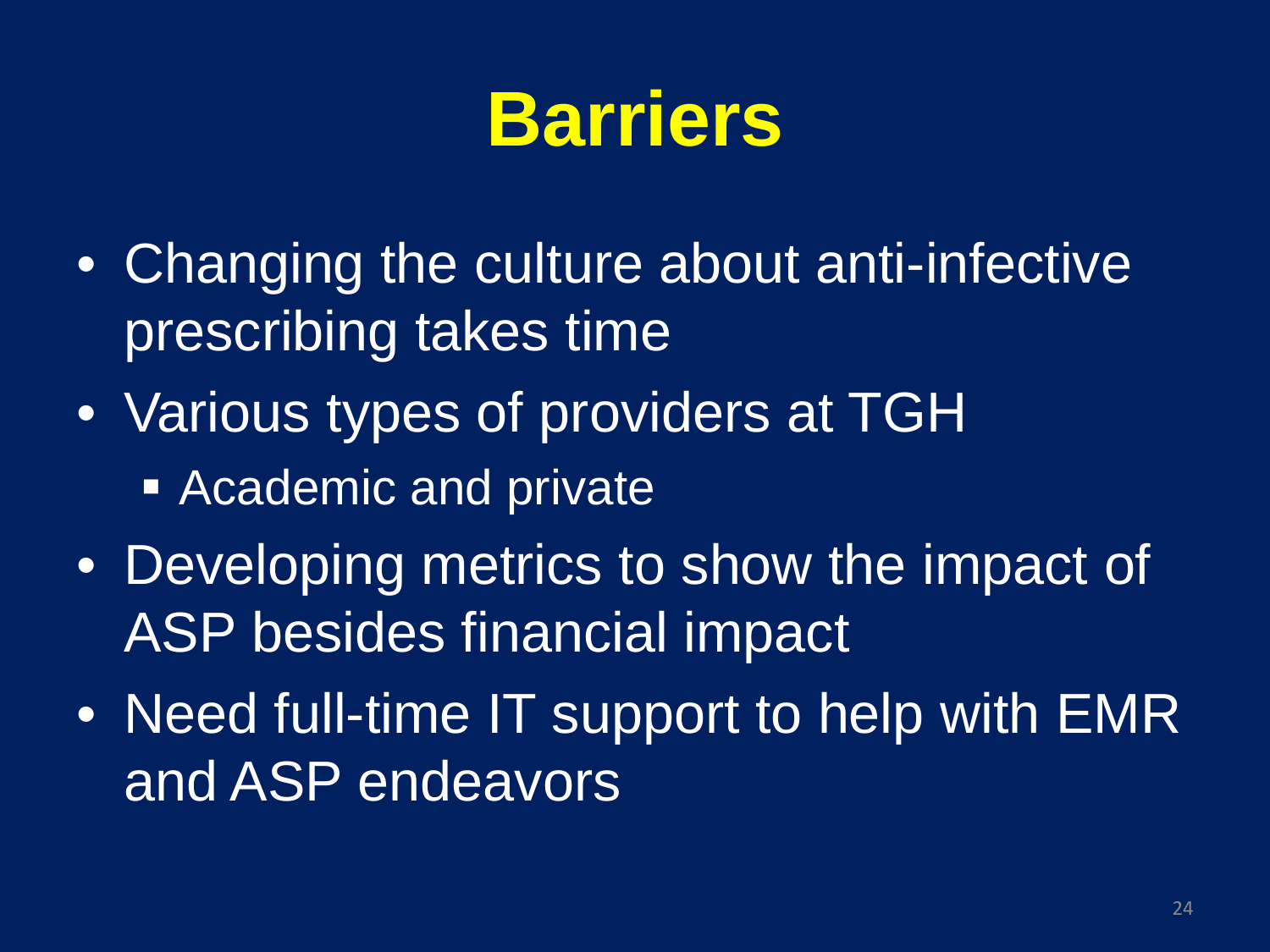#### **Summary**

- Customize ASP based upon your institution
	- **Each institution may have different issues**
- Involve key players that can help your stewardship program
- Identify how to develop metrics